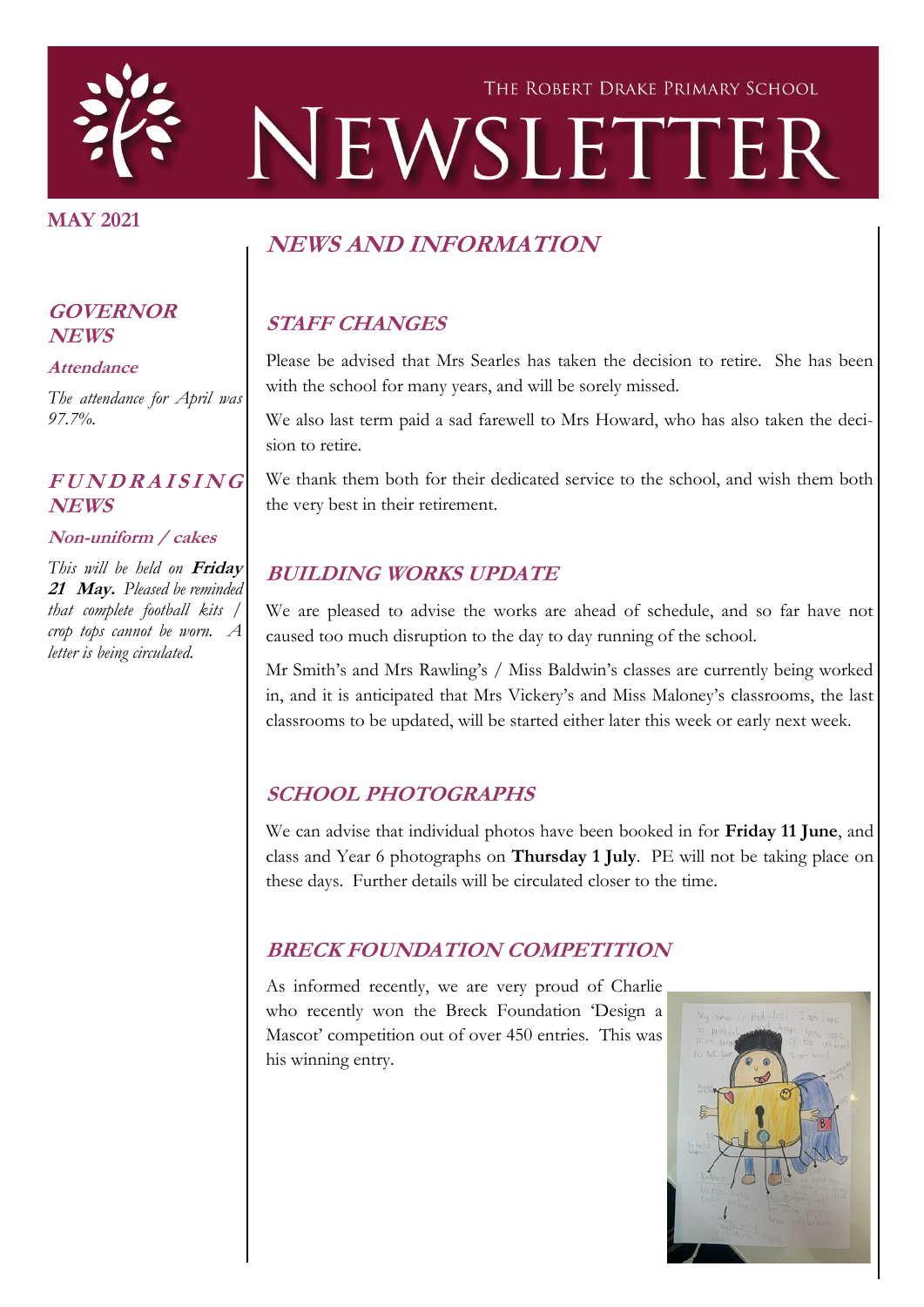## **COVID-19 TESTS**

Please ensure that if any member of your household arranges for a Covid-19 test, then in accordance with government guidance ALL members of the household need to self isolate until the results of the tests are known.

If a test is arranged during the school day, then the school must be informed and the children collected as soon as any test has been arranged.

Could all parents and carers please ensure that they keep the school informed of any tests taking place within your household, and also notify us as soon as any results are known. The school must be informed of any negative result before children return to school.

Please note that Lateral Flow Tests are NOT recommended for primary aged children. If your child displays any of the Covid-19 symptoms, then a PCR test should be arranged.

# **DISADVANTAGED PUPIL FUNDING/FREE SCHOOL MEALS**

The Pupil Premium Funding is allocated to children from low-income families who are currently known to be eligible for free school meals and children who have been looked after continuously for more than six months.

You may register your child for Free School Meals if you receive a range of benefits such as Income Support, Income-based Jobseeker's Allowance, Income-related Employment and Support Allowance and Child Tax Credit (provided your annual income does not exceed  $f(16,190)$ .

If you think you may be eligible, registering is quick and easy.

If your child is in Year 2 or below, please call the School Office and we will send you through a form to complete.

If your child is in Years 3—6, Essex County Council has an online application form on their website: **https://www.essex.gov.uk/free-school-meals.**

If you meet the eligibility criteria, registering for Free School Meals will bring more money to the school which will benefit your child. Our Pupil Premium Funding is also used to provide support for pupils in a number of ways. As well as enabling your child to have the option of a free, healthy meal at lunchtime, other benefits may also be available for registered children, such as help with the cost of school trips. Further details are available on the school website.

Please be assured that registering for Free School Meals is completely confidential and your child's peers need not know they have applied. Please contact the school office if you have any questions or require help with your application.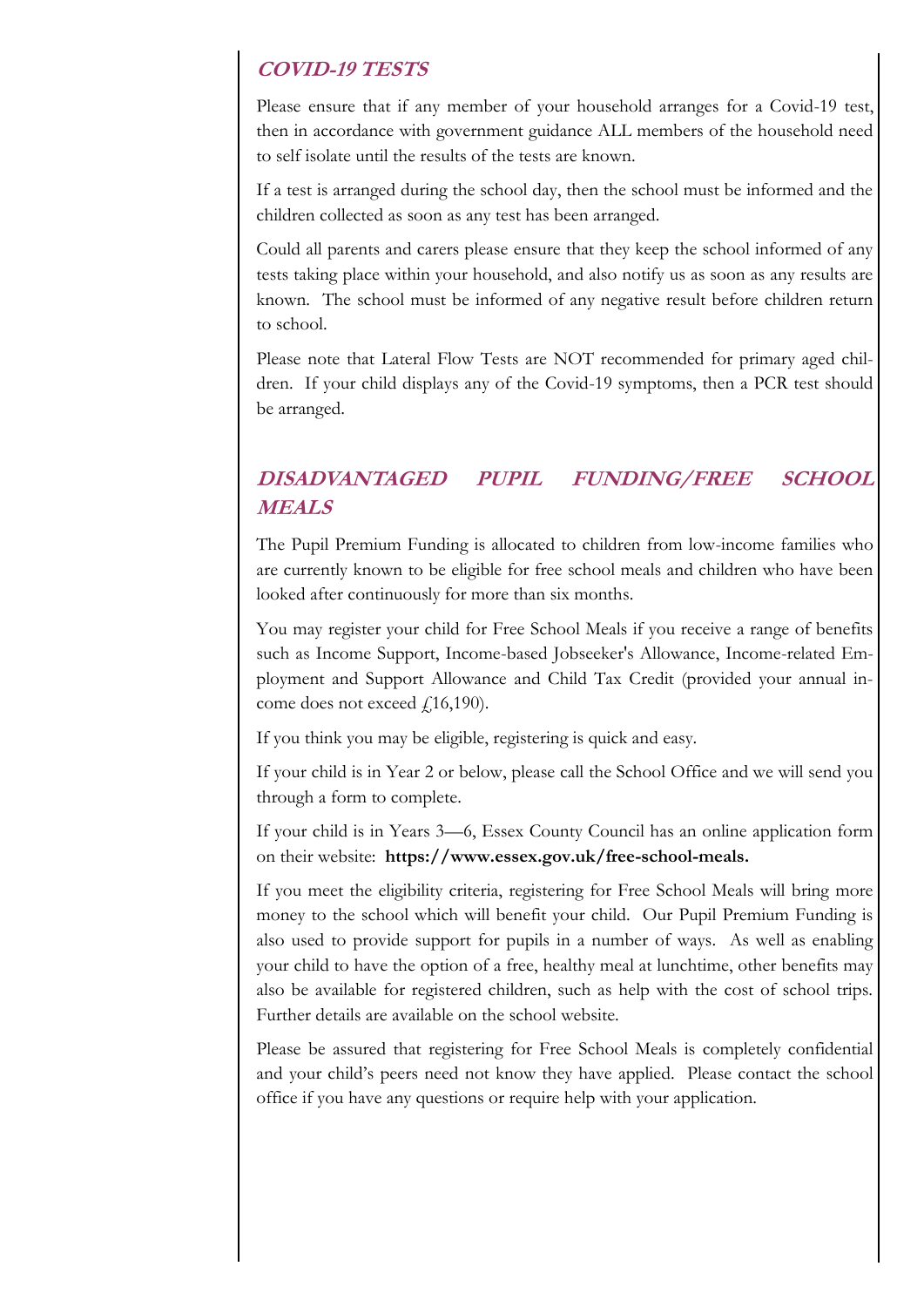### **CENSUS DAY LUNCH**

This will be held on **Thursday 20 May.** It is normal cost for KS2. The menu is chicken or veggie burger in a bun, with crispy cubed potatoes and sugar ring doughnut for dessert. Details have already been circulated.

#### **WATER BOTTLES**

Could parents and carers please ensure that their child brings two water bottles to school, particularly as the weather is starting to get warmer. These should then be enough supply for the whole day.

#### **EX PUPIL NEWS**

We were recently advised that a former pupil, George, has been selected for his first international gymnasts competition in Hungary in May. We wish him all the very best.

# **REMINDERS**

**Herewith some reminders—please take note:**

## **SOCIAL DISTANCING / MASKS**

A reminder that parents and carers should not approach or speak with members of staff at the gate at the beginning or end of the day unless they are wearing a mask. If a mask is not being worn, then parents /carers will need to telephone the school office during opening hours.

### **CONTACT DETAILS**

It is very important that all parents and carers keep the school updated of ALL changes in their contact details.

You will need to complete a new contact detail form if your details do change; please call or e-mail the school office if you need a copy of the form to complete.

### **CHILDREN BRINGING IN ITEMS FROM HOME**

Please be reminded that children should not bring items from home into school, unless it is their packed lunch, water bottle or school bag on a Friday. This includes items they wish to give to other children.